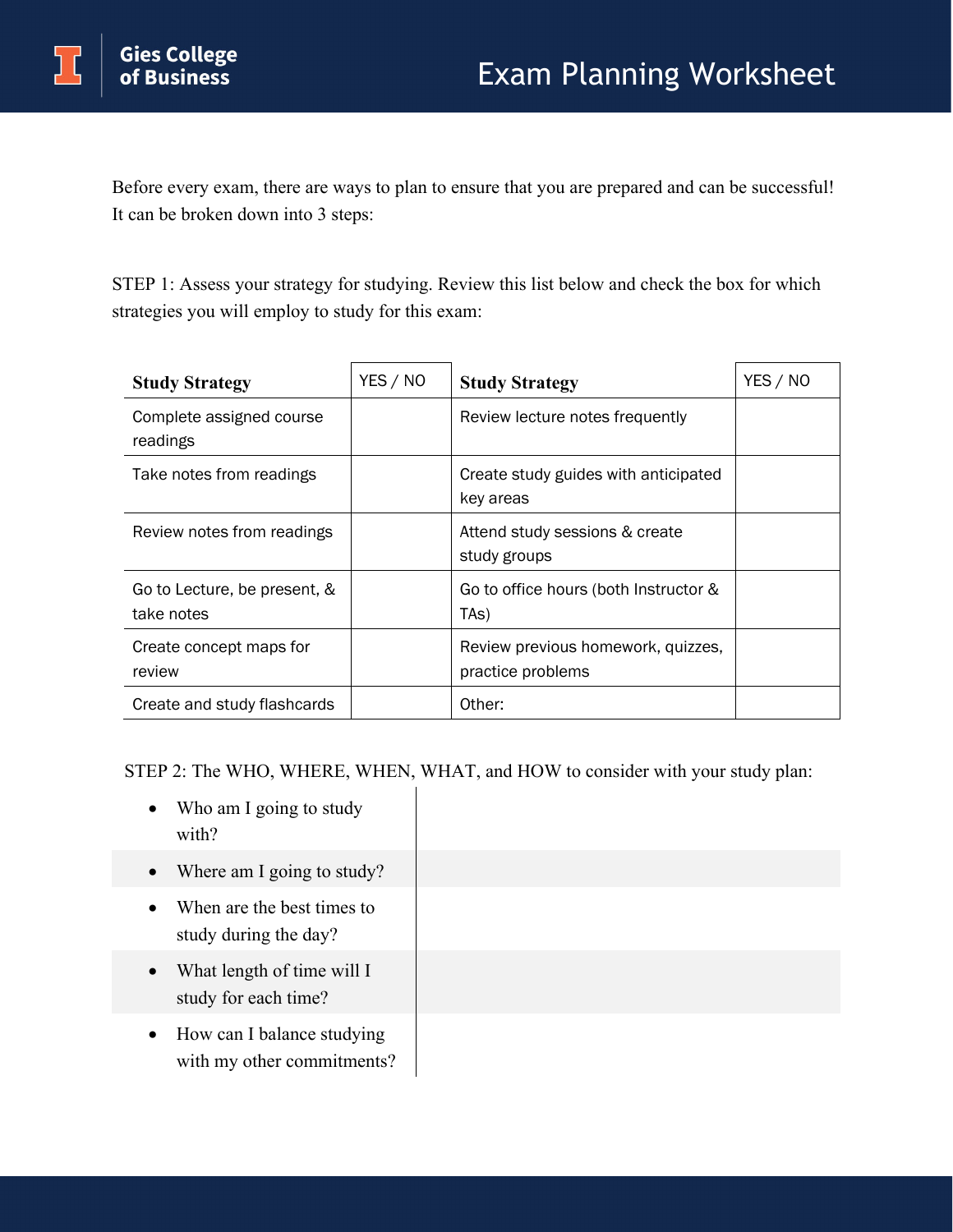STEP 3: With every good study plan, there should be an assessment of study materials, resources, and tools need in order to prepare. Use the space below to map out your plan: